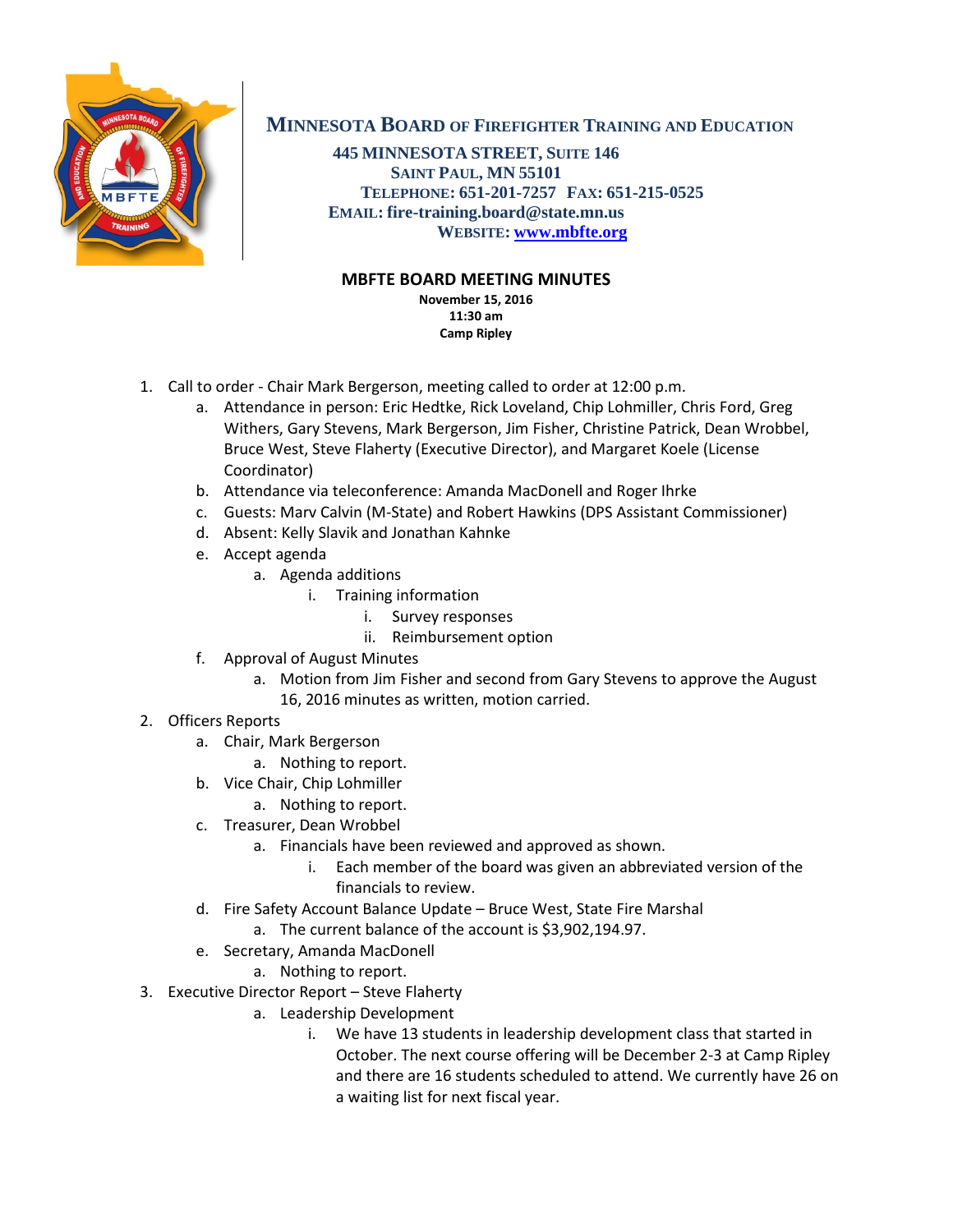- b. NJPA (National Joint Powers Alliance)
	- i. There is \$165,000 budgeted for NJPA funds for training reimbursements in Region 5 area, which is an additional \$155 per firefighter award amount in this region. In addition, the NJPA is offering \$175,000 in training reimbursements for EMS, law enforcement and county health agencies, which is being run through MBFTE this fiscal year.
	- ii. Bruce West, State Fire Marshal and Steve Flaherty, MBFTE Executive Director met with the NJPA board in September and plan to meet with them annually.
- c. Training Reimbursements
	- i. EMS
		- i. \$193,000 reimbursed to date for 138 departments.
			- i. \$39,000 EMS
			- ii. \$22,000 EMR
			- iii. \$18,000 Backfill & OT
	- ii. The FAO, Officer 1, Instructor 1 and Bridge classes being offered this year around the state are being received very well. We are getting great feedback for these classes around the state. We will send this program information out to all the Regional Directors so they know there is funding available this year.
- d. Conferences / Cancer awareness/Mental Health regional projects
	- i. We have awarded 23 different agencies funding for conferences and seminars this fiscal year, which had a budget of \$95,000.
	- ii. We have received four reimbursement requests, to date, for events held and over 1,000 firefighters have benefited from this funding.
	- iii. Steve Flaherty, Executive Director commented that he, Kevin Sedivy and Tate Mills has attended each of the events held so far. If any board member would like to attend any funded events, we have them posted on the calendar that is on our web site.
- e. Live Burns
	- i. We have a budget of \$198,400 (132@ \$1500 ea.), in FY17. There are 25 live burns currently on the waiting list for FY17.
- f. Cancer awareness/Mental Health regional projects
	- i. We have a calendar of the upcoming programs being held throughout the regions. This program is receiving very positive feedback throughout the regions.
	- ii. Century College has submitted a curriculum of their program that is being offered throughout the state. This program has met the board goals and expectations.
	- iii. Each program being requested will need to submit a curriculum to meet the board objectives for this program before it can be approved.
- g. Licensing
	- i. We are currently at 4,050 licenses that are active. Margaret Koele, License Coordinator has been cleaning up the license data base by reaching out to expired licensees for reinstatement or renewals. We have increased the number of licenses by over 1000 active license within the last year.
- h. MAD Study (Management and Analysis Development)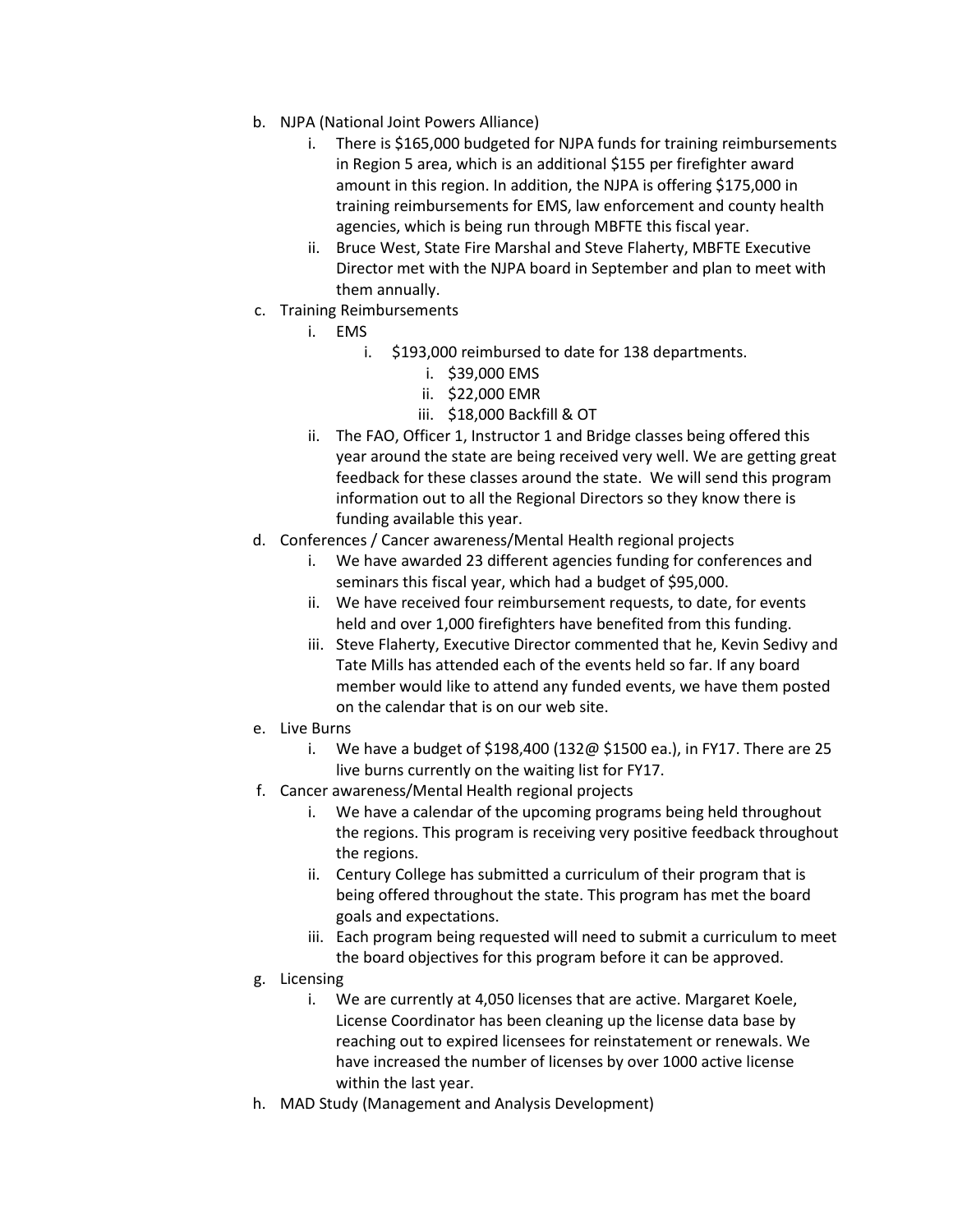- i. This will be run through the Fire Marshal Division funded through the fire safety account for approximately \$100,000. There will be listening sessions being held throughout the state for the fire service. We are not sure yet where those listening sessions will be held. They will also be checking what other states do in comparison to Minnesota. This study will help the board see what has been accomplished and what direction to head for the future.
	- i. Bruce West, State Fire Marshal commented he will be in attendance at each of the listening sessions and they will probably be held at about 5 or 6 locations around the state. Steve Flaherty and he will be taking a trip to Iowa to see the Fire Marshal there about the training program offered throughout their state from the Fire Marshal Division.
- b. Executive/Legislative Committee Chair Mark Bergerson
	- a. Nothing to report.
- c. Licensing/License Review Committee Chair Eric Hedtke
	- a. Legislation Update (Statutes)
		- i. The committee had discussions regarding amending the following statutes:
			- i. Amend 299N.02 subd.2
			- ii. Amend 299N.02 subd.2 (a) under "The board may"
			- iii. Amend 299N.03 subd.7
			- iv. Amend 299N.04 subd.1 and 299N.04 subd.1 (a)
				- i. Eric Hedtke commented that this would open up the board to accept other accredited agencies certification. We currently only accept IFSAC accreditation examinations and this would allow the board to accept Pro-Board or any other credible agency. This would also include accepting the NWCG which is the accrediting agency for the DNR wildland firefighter's certifications.
				- ii. Rick Loveland commented that the license committee should discuss setting classification of licenses as volunteer, paid on call and wildland firefighters should not be in the same classification as career firefighters. We should list each "Nationally Accredited" agency in statute as there are no other National Accredited agencies for firefighters except Pro Board and IFSAC.
				- iii. Marv Calvin, M-State, explained the history of the statute in 2009 that the definition of a "firefighter" was written to include volunteer, paid on call and career firefighters to carry the bill forward through legislation.
				- iv. Gary Stevens commented that the examination should state completing NFPA1001 standards rather than stating fire prevention, fire suppression and hazardous materials operation.
				- v. Steve Flaherty, Executive Director commented that by the definition of "Fire Department" has the meaning given in statute that includes a division of a state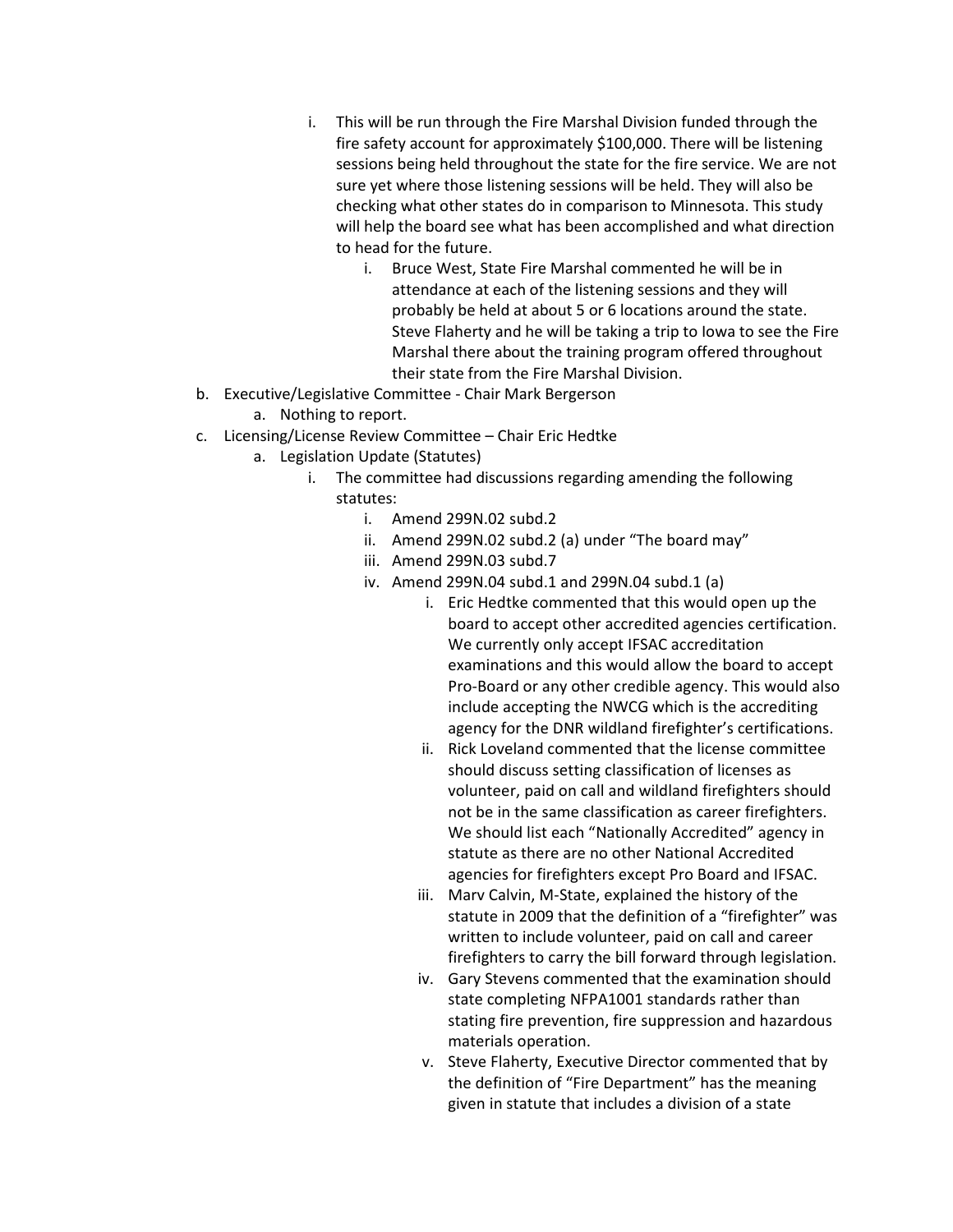agency, regularly charged with the responsibility of providing fire protection to the state or local government, to include a private, nonprofit fire department directly serving a local government, but does not include an industrial fire brigade. Under the "full-time firefighter" definition states a person who is employed and charged with the prevention and suppression of fires within the boundaries of the state on a full-time, salaried basis and who is directly engaged in the hazards of firefighting or is in charge of a designated fire company or companies that are directly engaged in the hazards of firefighting. The way the statute is written all volunteer, paid-on-call and wildland are all "firefighters" by definition.

- 1. Steve Flaherty, Executive Director, also commented that we would look at the NWCG, which is the wildland certification accrediting agency, and compare the training certification requirements and compare to the NFPA1001 standards to meet the training requirements for licensing in statute. We have been told there is a parallel training in NWCG that meets the requirement.
- 2. Greg Withers wanted to know if the DNR would go to the legislature to change the statute on their own. Steve Flaherty, Executive Director, commented they would not do that as they are working with our board on how we chose to handle the situation.
- vi. Dean Wrobbel suggested that we have a classification license of "Wildland Firefighter". Also, that the training for the license under their accredited program NWCG compare to the structural side under the NFPA1001 standards. Dean Wrobbel also suggests that the accredited agency should be listed and the board should not be the one to decide what an accredited program is. Also it should be listed as "National Accredited Agency".
- vii. Roger Ihrke mentioned that we need to be careful on what criteria we are using to approve what form of training is considered accredited for licensing.
- viii. Eric Hedtke agreed that under the statute and how it is written the DNR wildland full time firefighters would need to be licensed. We do need to do some sort of changes to accommodate this situation under statute as they fall within the wording under statute with what a "department and firefighter is". We can have more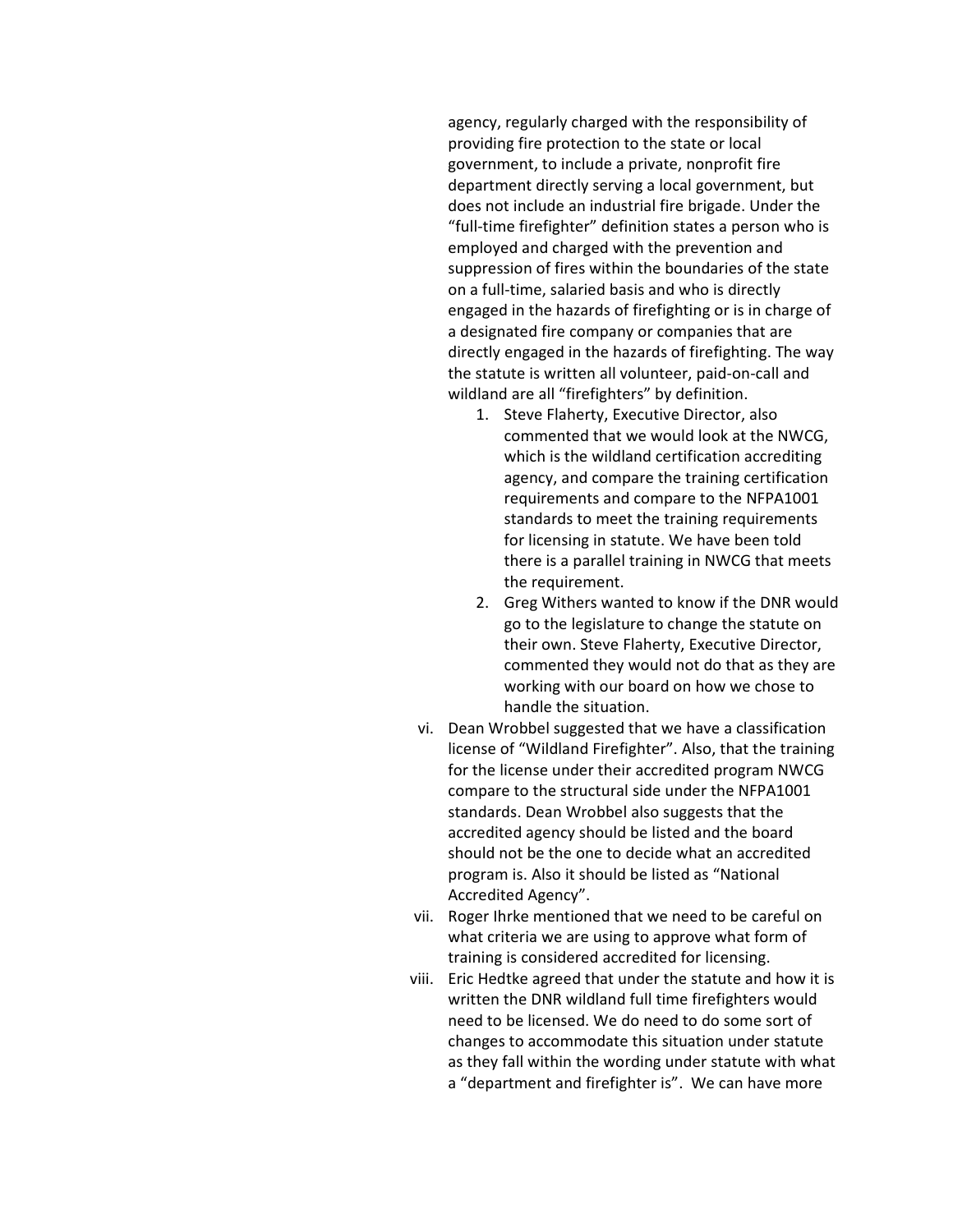discussion at later date regarding classification of licenses.

- ix. Mark Bergerson agreed that opening up the statute is to allow the board to accept other accredited agency certifications for those coming from other states to get licensed. We do not want to hold up a department hiring someone based on the fact we only accept FSAC. This would include Pro Board and NWCG as other accredited agencies for the board to accept for licensure.
- v. Repeal 299N.04 subd.1 (b)
- vi. 299N.04 subd.1(c) amend to (b)
- vii. Amend 299N.04 subd.2
- viii. Amend 299N.04 subd.3
- ix. Amend 299N.05 subd.1
	- i. Eric Hedtke wanted to let the board know this is for clarification on license requirements by adding the license can be obtained while serving a probationary period, if any, by a department. Also, to make the statute easier to understand. Under the current statute we do not allow for probationary period it states must be licensed if employed by a fire department.
- x. Amend 299N.05 subd.2
- xi. Repeal 299N.05 subd.4
- xii. Amend 299N.05 subd.5
- xiii. Amend 299N.05 subd.6 (a)(1)(2)(3)
- xiv. Repeal 299N.05 subd.6 (c)
- xv. Amend 299N.06
	- i. Eric Hedtke wanted to let the board know we added reciprocity to the statute.
	- ii. Steve Flaherty, Executive Director, commented that we wanted to open up reciprocity so that we do not restrict employment in Minnesota without the firefighter having to go through more certifications when they already have Pro Board or IFSAC certification.
- ii. After lengthy discussion on the legislative changes Mark Bergerson recommended we table the legislative discussion until the next meeting. Rick Loveland then made a motion to table this agenda item until further review of the changes are discussed with MPFF, since they will be carrying the bill for us. We can then call special meetings to discuss again in January. Motion second by Dean Wrobbel, and the motion carried.
- b. The board agreed that license renewals will be opening up January 2, 2017 for all licenses expiring January 2, 2017 through June 30, 2017. The licenses will be renewed for a three year period expiring June 30, 2020.
- d. Training Committee Report Chair Dean Wrobbel
	- a. We went through the NJPA reimbursements and the live burn waiting list.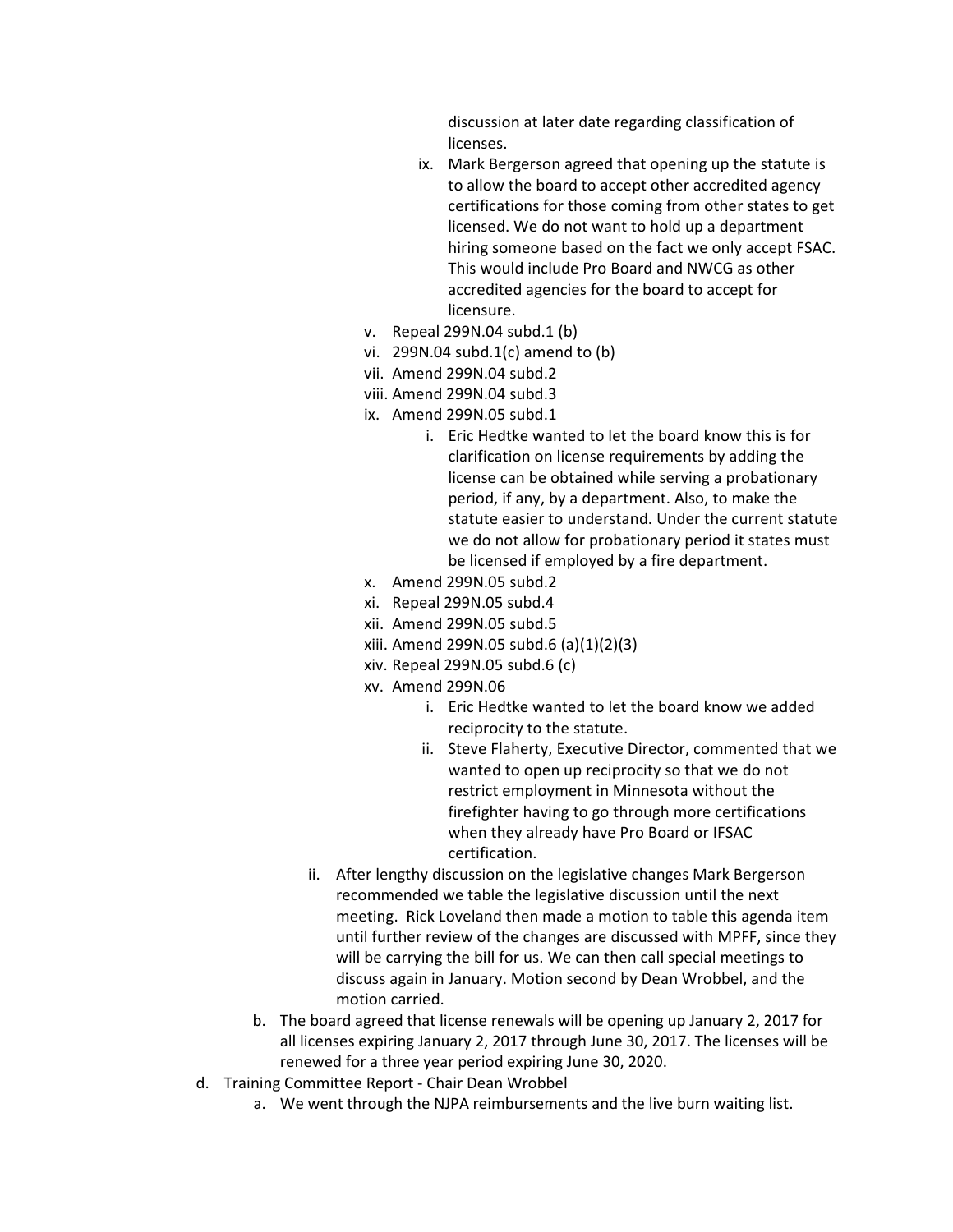- b. Survey done by Margaret Koele, License Coordinator
	- i. FF1 & FF2 split
		- i. 238 would not want to split NFPA1001 between two years.
		- ii. 141 said they would like the program split.
			- 1. We would have to start this at the beginning of the biennium to pilot a program to see if it is beneficial.
	- ii. Training software
		- i. 325 responses would like a state wide training program.
		- ii. 58 said they would not.
			- 1. There is a company called "Target Solutions" we are researching and have offered a state wide program for training records. We would like to do a webinar for departments to see the feedback on this type of program across the state.
			- 2. Rick Loveland agrees we need this type of program and did anyone consider "League of Cities" program. If we are researching we should look at a program that would leave the money in the state rather than pay for something out of the state. Dean Wrobbel agreed we can certainly look at that program as an option.
			- 3. Mark Bergerson commented this would be a great program that we could pull reporting on training around the state.
		- iii. 277 departments responded that EMS training is critical to department needs.
		- iv. 108 responded it is not critical.
		- v. We asked if departments utilize their full reimbursement program funds and the responses that were sent back are listed in your handout with reasons some did not utilize the funds.
	- ii. Reimbursement to provider verses department with submissions monthly - brought up at last Board meeting.
		- i. This would be very costly to change the whole data base side to this sort of pay out tracking and reimbursement approximately over \$5000 in work that would be weeks of re-programming and re-writing the program.
		- ii. Also would have to design whole new reconciliation process in programming and with MMB with different funding streams being used.
- 4. Old Business
	- a. Rail/Pipeline Safety Training Update Bruce West, State Fire Marshal
		- a. Still plenty of funding available. They are into step two the operational training. It is continued across the state with training.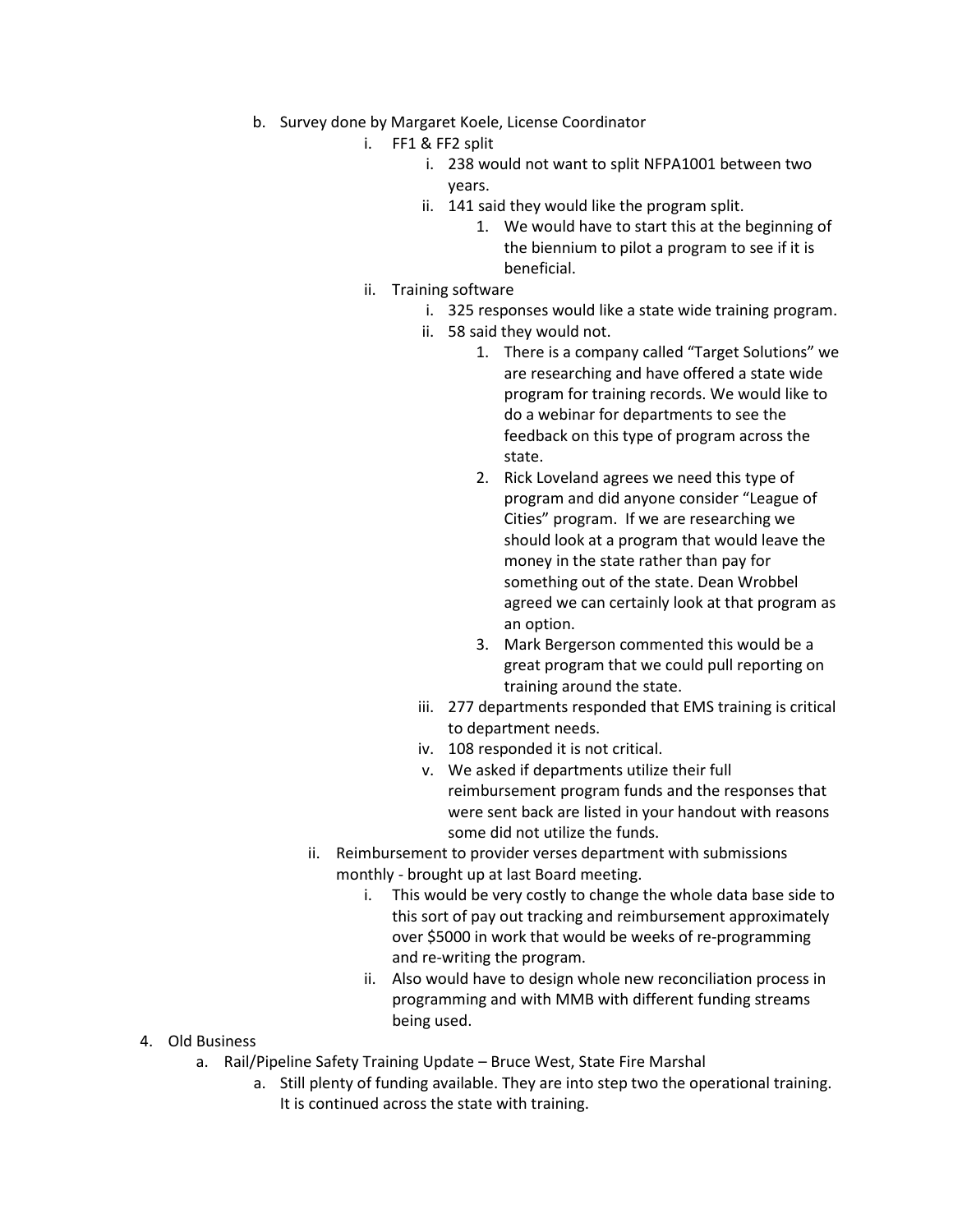- b. Appointment Vacancy
	- i. The board welcomed Chris Ford as a new board member that will represent for MPFF.
	- b. Appointments Vacancies that will Post in November
		- i. Amanda MacDonell (MSFDA)
			- i. Not requesting reappointment
		- ii. Jim Fisher
			- i. Requesting reappointment
		- iii. Dean Wrobbel
			- i. Requesting reappointment
- c. Strategic Plan Discussion– Executive Committee Report Mark Bergerson, Chair
	- a. The session was held at Camp Ripley September 26-27. We discussed some changes with an update to our mission and vision statements. We talked about what we would like to do moving forward with new obtainable goals. This is a rough draft of those notes and we would like to adopt these as our strategic plan for 2016 moving forward.
		- i. Steve Flaherty, Executive Director, commented this was a good meeting to revisit the mission and vision within an organization. The goals had all been met from the past strategic plan and this gives good direction in moving forward to new goals. This also gives anyone looking at what the MBFTE is all about a clear picture of what the strategic mission is of the board.
		- ii. Bruce West, Fire Marshal, commented that it was a great strategic planning session and a lot of good discussion, we wish that everybody could have attended.
	- b. Bruce West, Fire Marshal, motioned for approval of the draft notes to be adopted as the MBFTE 2016 strategic plan. Christie Patrick, second the motion. Motion carried with nobody opposing the motion.
- d. HMEP Grant
	- a. We just completed the fiscal year for this grant and gave back \$35,000. They are meeting in December for the next round of funding.
- 5. New Business
	- a. Bruce West, Fire Marshal, would like to see direct billing for Providers for reimbursements. We would like to make sure that reimbursements are being submitted so the paperwork does not get left on a desk and not turned in by a city clerk or department. This would help the departments save time on submitting paperwork and letting the provider submit the paperwork for them to be paid directly and not through the department, city or township. This will take time to set up and could be set up to start July 1, 2017. Steve Flaherty, Executive Director commented that we will still have the same process for our fiscal audit process that the department chief or designee will need to sign off on the direct payment and the finance/treasurer will still have to sign the form also.
		- a. Software proposal to accommodate the data base for this program.
			- i. Dean Wrobbel motioned to approve the proposal for the data base changes to accommodate providers to be paid directly, Jim Fisher second motion carried. Motion carried with Rick Loveland voting against the motion.
- 6. Public Comment